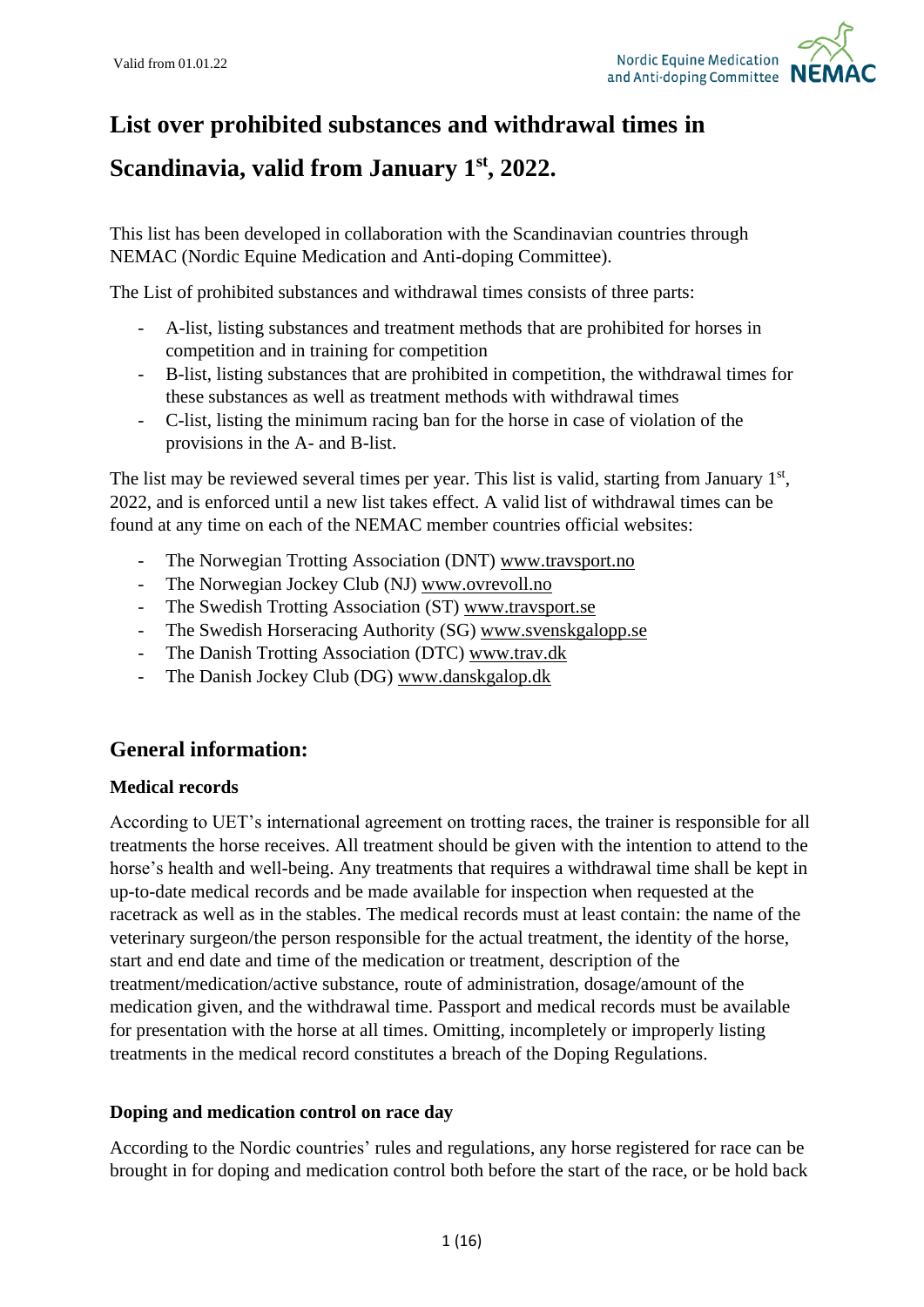for up to three (3) hours after the race was finished. Blood samples, urine samples and/or hair samples can be taken. One of the stable/trainers crew (aged 16 or older) must accompany the horse during the procedure. The horse's passport and medical record must be disclosed to the racing veterinarian. The horse is allowed to drink fresh water during the medication control, but no other supplements can be given until the doping and medication control is finished.

### **Out of competition testing (OOC-testing)**

To ensure fair competition, transparency, horse welfare and to control that medical records are kept up to date, the NEMAC member-countries carry out OOC-testing. This implies that doping control and control of the medical records can take place at any time during the horse's life. Trainers must therefore notify their domestic racing jurisdiction when moving a horse to or from the stables, so that the inspectors appointed by the racing organization can find the horse on the registered location at any time when carrying out unannounced inspections and OOC-testing.

### **Contamination by pharmaceutical products**

Generally, great care must be taken to ensure that horses that are under medical treatment are kept in a stall of their own and are fed any medicated feed from labeled buckets or containers. Horses undergoing drug treatment will excrete medication through urine and faeces and potentially transfer residues of the drugs to other horses through feed stuff, shavings or straw. Persons handling the horses must ensure that any medication for personal use is kept away from the horses at all times. No person may urinate in the horse's immediate environment (such as the stall, box or horse trailer) as medication excreted in urine from humans may transfer to the horse through contaminated feed or bedding.

### **Use of supplements**

You should assume that any supplement, including herbal substances, that has, or claims to have an effect on horses (or any other species) is prohibited in competition unless you have a specific advice that states otherwise.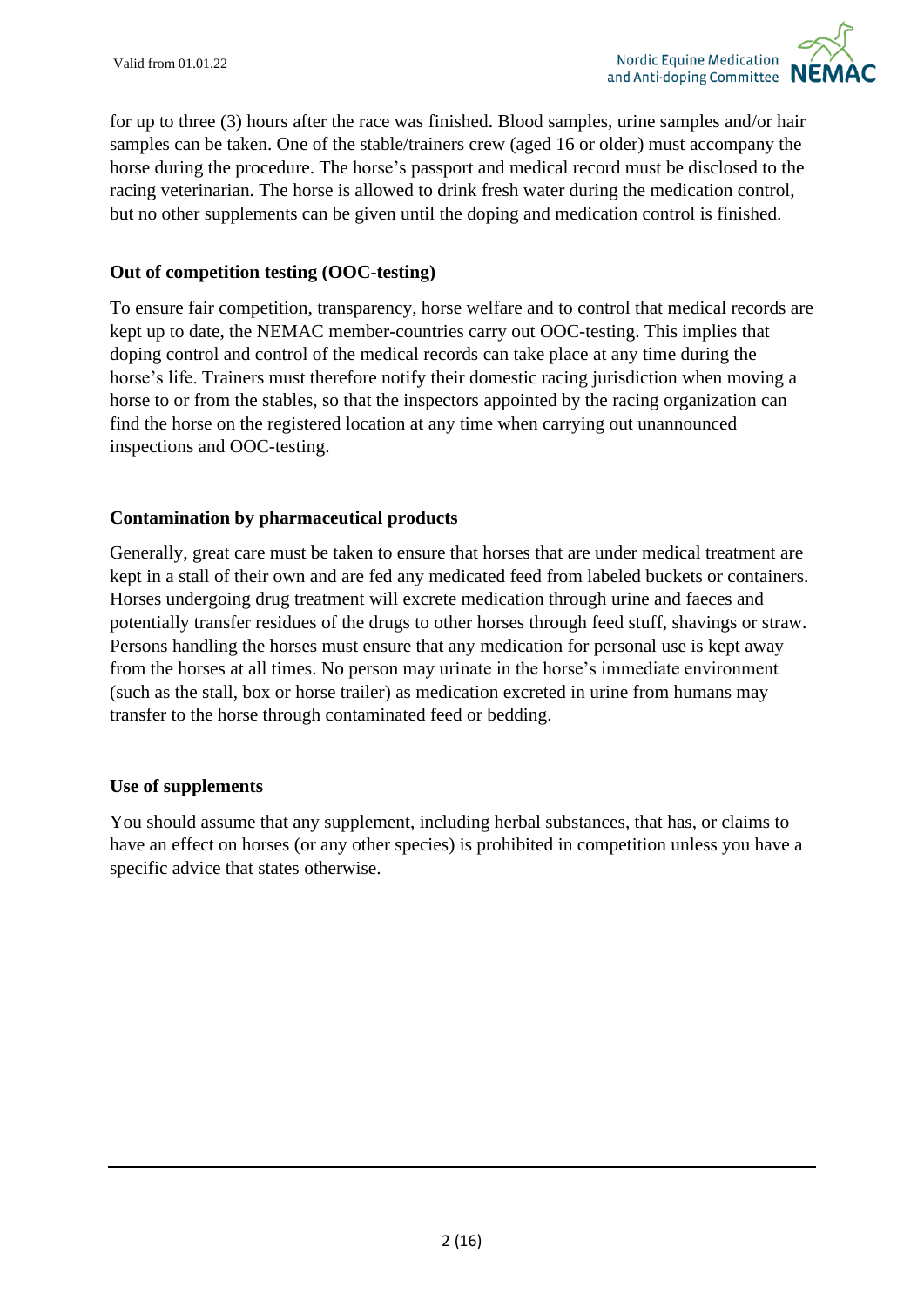

# **A. LIST OF PROHIBITED SUBSTANCES**

### **1. The following substances are prohibited in competition:**

- Substances that may affect or have an effect, or both, on the following organ systems:
	- The nervous system
	- The cardiovascular system
	- The respiratory system
	- The digestive system
	- The urinary system
	- The reproductive system
	- The muscular and skeletal systems
	- Blood and blood forming organs
	- The immune system
	- The endocrine system
- Endogenous hormones or similar synthetic substances
- Substances with a masking effect
- Substances which directly or indirectly manipulate the expression of genes
- Stimulants
- Narcotics, including optical isomers (*d* and *l* -form where relevant)
- **Cannabinoids**

Either a finding of the substance itself, the finding of a metabolite of the substance, or the finding of a prodrug of the substance indicates the finding of such substances. Administration of or exposure to such substances may constitute a positive finding of the substance.

## **2. Genetic and cellular manipulation**

Modification of the genome of a horse at any point in the horse's life will result in a lifetime disqualification from competition

Any gene therapy or cellular manipulation applied to in a horse intended to race must not be capable of:

- Positively or negatively affect the horse's inherent performance capacity
- Negatively affect the horse's welfare

## **3. Specified prohibited methods**

Prohibited methods include, but are not limited to:

- Neurectomy and denervation (surgical and/or chemical).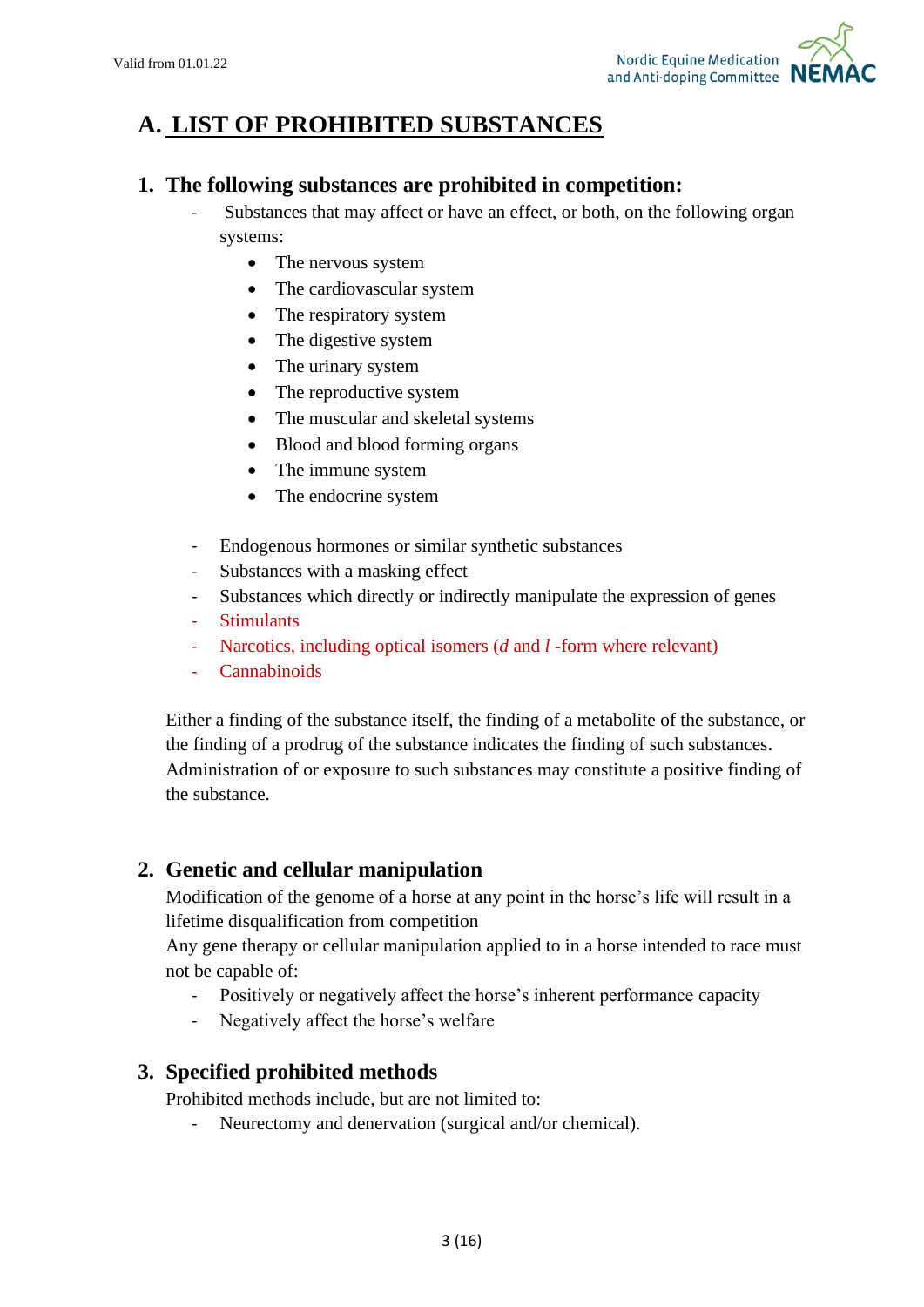- Manipulation of blood and blood components, including administration or retransfer of homologous or heterologous blood or products of red blood cells to the circulatory system, except those performed for life-saving purposes.
- Artificially increasing oxygen uptake and/or oxygen transport in the tissue, including but not limited to the use of modified hemoglobin products
- Any kind of intravascular artificial manipulation of blood or blood components
- Manipulation of inhaled air with the aim to increase the volume of red blood cells (e.g., high-altitude barns, hyper- and hypobaric chambers)
- Any kind of infusion to the blood stream if done by other than a veterinarian
- Application of a substance to cause vesiculating and/or inflammation of the skin and/or underlying tissue
- The application of thermocautery to the skin over the musculoskeletal structures to cause counter-irritant effect
- Cryotherapy to achieve pain relief before racing
- Insertion of naso-gastric tube if done by other than a veterinary
- Withholding drinking water before racing
- Racing a pregnant mare after day 120 of pregnancy
- Racing a mare earlier than 180 days after foaling

# **4. Substances that have no place in the management of a horse intended to race**

The following substances, including other substances with a similar chemical structure or similar biological effect, and their releasing factors, are prohibited to use, store, manufacture, import, export, sell, distribute, acquire, send or transfer at any time:

**4.1. Non-approved substances**. Substances which are not listed in any of the classes below, and which have not been approved by any national or international medicines agency, may not be administered to a racehorse.

### **4.2. Anabolic substances**

- a) Anabolic androgenic steroids
- b) Other anabolic substances, including but not limited to selective androgen receptor modulators (SARMs)
- c) Beta-2 agonists, except in cases where such substance is prescribed by a veterinary surgeon for use in bronchodilation treatment and used in dosages marketed and approved for such treatment.

### **4.3. Peptide hormones, growth factors, and similar substances**

a) Erythropoietin stimulating agents, including but not limited to erythropoietin (EPO), epoetin alfa, epoetin beta, darbepoetin alfa, methoxy polyethylene glycol-epoetin beta, peginesatide, hypoxia-inducible factor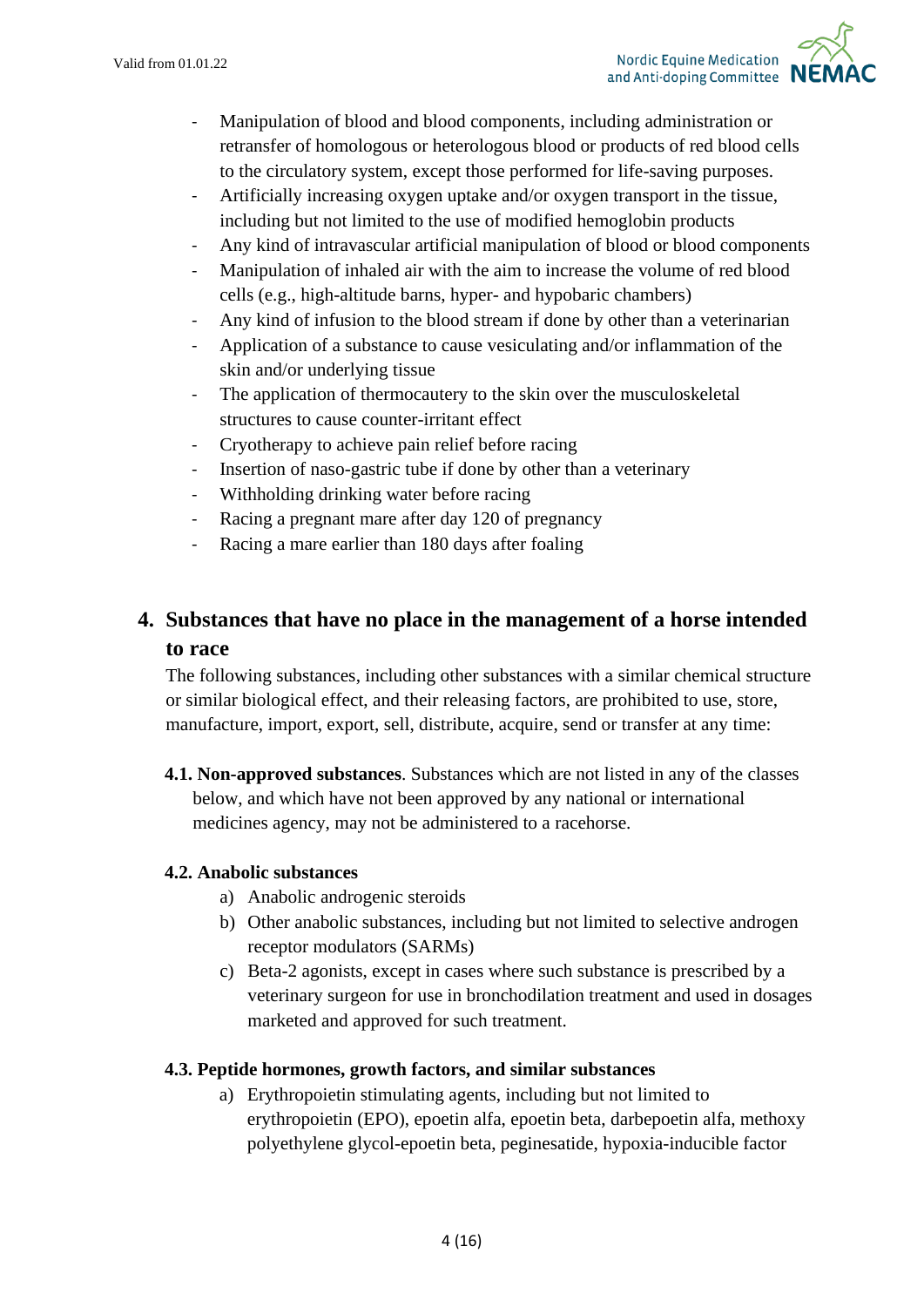

(HIF-1) stabilizers (e.g., cobalt and nickel) and activators (e.g., xenon, argon or HIF «breakdown» inhibitors (e.g., IOX2)).

- b) Growth hormones or growth hormone inducing factors, insulin-like growth factor (IGF-1), fibroblast growth factor (FGF), hepatocyte growth factor (HGF), mechanogrowth factor (MGF), platelet derived growth factor (PDGF) and other growth factors (e.g., Tymosin/TB-500, TB-1000, SDF-1000).
- c) Synthetic proteins and peptides and synthetic analogues of endogenous proteins and peptides that are not approved for use in human or veterinary medicine.

### **4.4. Hormones and metabolic modulators**

a) Aromatase inhibitors

b) Selective estrogen receptor modulators (SERMs) and other anti-estrogen substances

c) Substances which may modify myostatin function, including but not limited to myostatin inhibitors.

d) Insulin given to horses older than 1 year of age

e) Peroxisome proliferator-activated receptor gamma agonists, including but not limited to GW 1516

f) AMPK activators, including but not limited to AICAR (5-aminoimidazole-4 carboxamide-1-β-D-ribofuranoside)

### **4.5. Various other prohibited treatments and substances**

- Nicotinic acetylcholine receptor blockers, included but not limited to cobratoxin
- Capsaicin
- Pitcher plant extracts (e.g Sarapin, Saralgyl)
- Polyacrylamide hydrogel
- Application of substances containing eg. arsenic, lead, mercury, croton oil or cedar oil.
- Use of radioactive implants and gold implants.
- Treatment with Ozone
- Supplying unphysiological high doses of naturally occurring substances

### **4.6. Synthetic oxygen carriers**

- Included but not limited to perfluorcarbons (PFCs) and diaspirin crosslinked hemoglobin
- Synthetic allosteric hemoglobin effectors, including but not limited to Myo Inositol Tri Pyrophosphate (ITPP)
- Substances likely to induce a concentration of available carbon dioxide above the internationally defined thresholds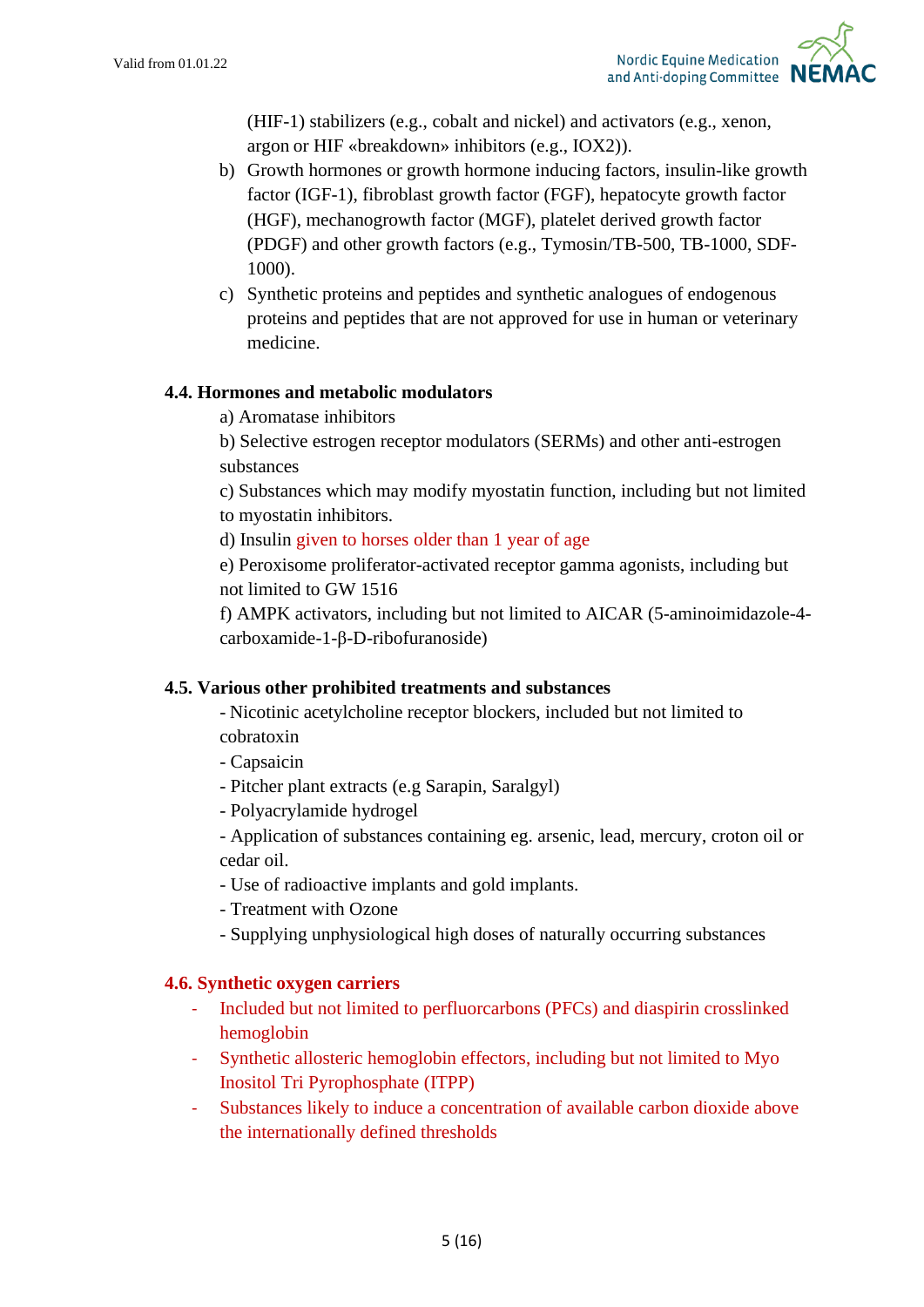

# **5. Drugs authorized for marketing for equine use but prohibited to use in racehorses**

- GnRH vaccine, or other substances causing immunologic castration
- hCG (Human chorionic gonadotropin) used in stallions
- Pergolide

- Treatment with bisphosphonates in horses younger than 4 years, or bisphosphonates administered in other ways than the drug is approved/registered for. The use of bisphosphonates without a marketing authorization for horses is also prohibited. This includes all aminobisphosphonates (e.g. zoledronate, alenodronate, pamidronate)

# **B. LIST OF WITHDRAWAL TIMES**

The withdrawal times listed here should be considered minimum requirements and are counted as lasting from the last administration of a medication or substance, or termination of other treatment, until the start of the first race of the day. When a substance or drug is detected in biological material from the horse, it is considered prohibited even if the substance or drug was administered earlier than the listed withdrawal time.

## **1. Withdrawal times for substances and treatments**

### **The times listed below are valid unless a specific withdrawal time is given for the particular substance or treatment.**

- a) No withdrawal time
	- Topical application on skin of substances which only have a protective, disinfecting, softening, absorbing, astringent, drying or keratolytic effect
	- Cooling off the horse with liquid water
	- Use of saline- and/or lubricating laxatives (e.g. Glauber's salt)
	- Any disinfectants, e.g. chloramine, chlorhexidine, cetylpyridinium chloride
	- Intrauterine implants for delaying oestrus ("marbles")

### b) Prohibited on the day of the racing

The day of the race is defined as starting at midnight, 00:00, and ends when the horse has finished its race/races.

- Nothing but ordinary feed should be given on the day of the race.
- Nasal strips
- Inhalation therapy
- Insertion of nasoesophageal/nasogastric tube
- Rectal fluid therapy
- Cooling by means other than liquid water, mud or topical preparations/liniments which do not have a withdrawal time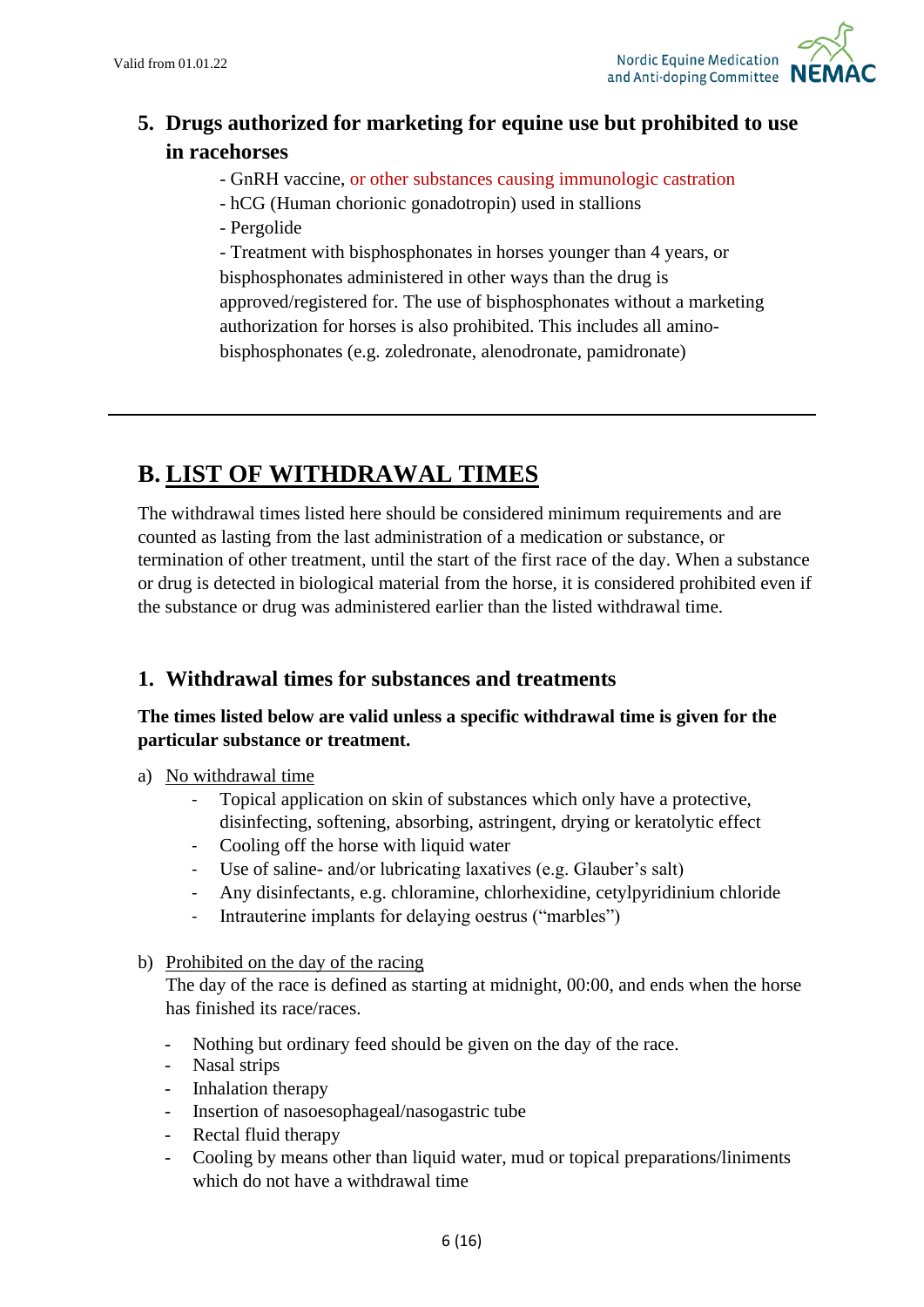

- Use of electric massagers and other electrical devices
- Physical treatment including chiropractic-, light- naprapathic-, osteopathic-, ultrasound- and magnetic field treatment
- c) 24 hours minimum
	- Alkalizing substances (e.g. bicarbonate and citrates)
- d) 96 hours minimum
	- Injection or infusion, regardless of preparation
	- Antifungal drugs
	- Local antimicrobial treatment with cloxacillin, chloramphenicol, zinc bacitracin or fusidic acid preparations
	- Equipment for treatment or treatment methods marketed with claim for analgesic effect ("medical claim")
	- Laser
	- Transcutaneous nerve stimulation (TNS)
	- Acupuncture
	- Herbal medication (for oral administration)
- e) 5 days minimum
	- Vaccination
- f) 7 days minimum
	- Expectorant medication, e.g. bromhexine, dembrexine, acetylcysteine
	- Hyposensitization therapy (allergy immunotherapy AIT/ASIT)
- g) 8 days minimum
	- Antimicrobial drugs for systemic administration (with the exception of procaine benzylpenicillin which has a withdrawal time of 14 days)
- h) 10 days minimum
	- Shock wave or pulsed wave therapy (NOTE: Treatment must only be administered by an authorized veterinary surgeon)
- i) 14 days minimum
	- Injections in the joints or bursae, joint/synovial puncture
	- Glucocorticoids (cortisone) with a short-term effect and rapid excretion. In the case of injections in the joints, tendon sheaths or bursae with any other glucocorticoid than dexamethasone sodium phosphate, the withdrawal time is 28 days
	- Bronchodilator medication (e.g. salbutamol, salmeterol, beclomethasone, budesonide, theophylline)
	- Anti-inflammatory medication
	- NSAID, except NSAID with long elimination, e.g firocoxib 30 days w.t.
	- DMSO
	- ACTH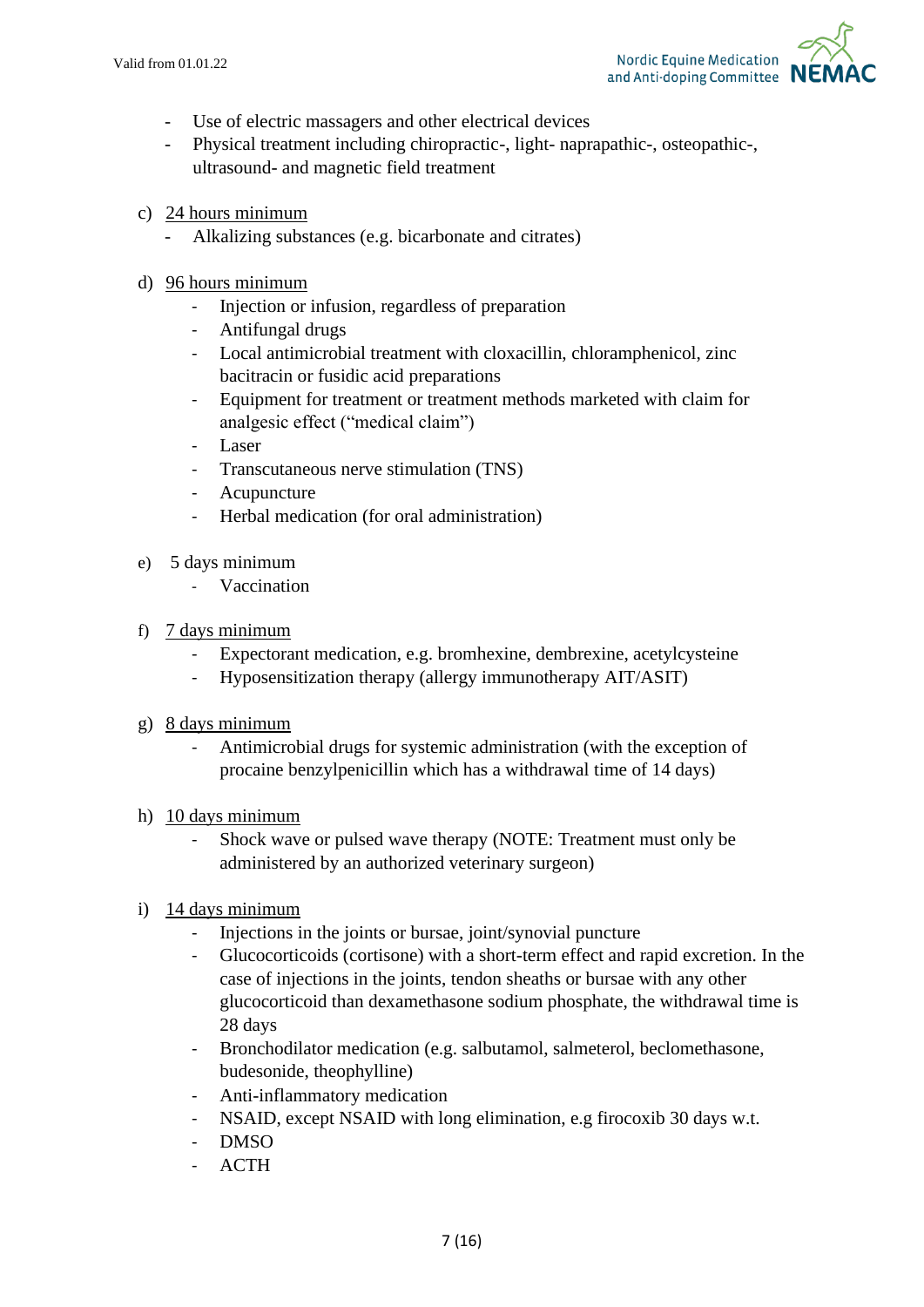

- IRAP
- Cyclosporine and other immunosuppressing substances
- j) 28 days minimum
	- ArtiCell Forte
	- Any glucocorticoids (cortisone) with the exception of those mentioned in section i) above.

Long-acting glucocorticoids such as triamcinolone acetonide, betamethasone phosphate/betamethasone acetate and methylprednisolone acetate are authorized for marketing for human use, but not for equine use. Therefore, there rests a greater responsibility upon the veterinary surgeon when prescribing these medications for use in horses.

The recommended withdrawal times after injection of such medication in joints, bursae or tendon sheaths are based on dosages empirically established as common in clinical practice, injected in one or two joints. However, if higher doses are used or more than two joints/bursae/tendon sheaths are treated with injections, the withdrawal times should be extended significantly beyond the 28 days. In such cases, an appropriately long withdrawal time must be determined by the veterinary surgeons professional judgment. Methylprednisolone acetate has a particularly long-lasting effect and is very slowly eliminated. It is therefore not recommended for use in racing horses. Triamcinolone acetonide and other depot formulations may have a very long elimination time even after intramuscular injection.

- k) 30 days minimum
	- Castration Racing is prohibited up to 30 days after surgical castration of a stallion
- l) 60 days minimum
	- Bisphosphonates (Tildren® and Osphos®) are not allowed to use in horses younger than 4 years of age (until 31<sup>st</sup> of December as tree years old). Veterinary examination and evaluation is required before bisphosphonates are administered. The products have to be administered on the indications and with the routes of administration approved by the manufacturer and the relevant authorities. Bisphosphonates without a marketing authorization for horses, including all amino-bisphosphonates, are also prohibited.
- m) One year
	- Long acting hormone therapy to delay oestrus (e.g., Progesterone)

# **2. Withdrawal times for drugs authorized for marketing for equine use in Scandinavian countries**

The withdrawal times for drugs listed in the Danish, Norwegian or Swedish Pharmaceutical Product Compendium for veterinary medicine are valid only when adhering to the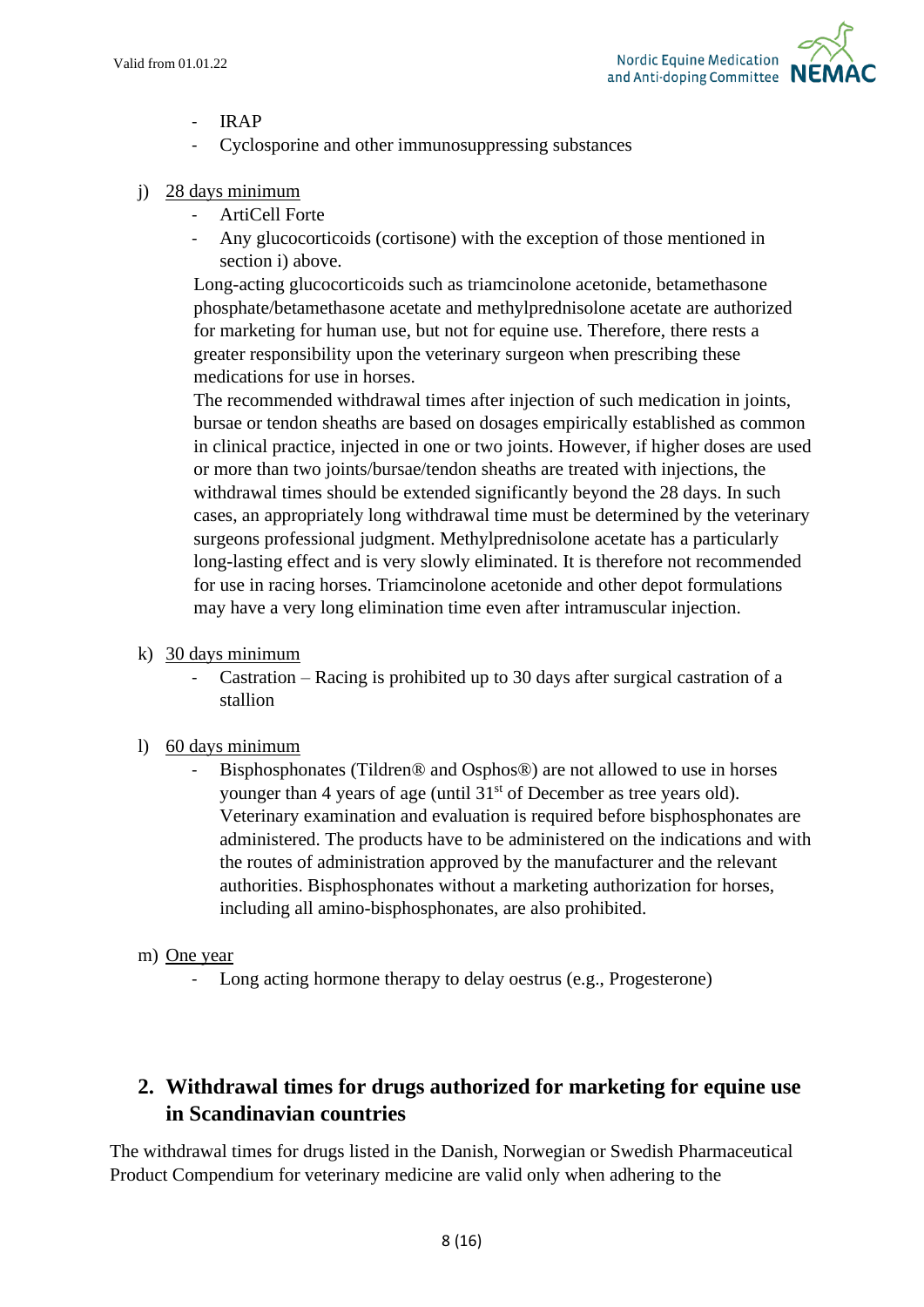

manufacturer's recommendation regarding dosage, dosage intervals, administration method and duration of treatment. In the case of deviations from those, prolonging the withdrawal times may be necessary.

Name of active substance and withdrawal time for drugs authorized for marketing for equine use:

| <b>Active substance</b>                                            | Min. WT<br>time | <b>Important info</b>                                                                    |
|--------------------------------------------------------------------|-----------------|------------------------------------------------------------------------------------------|
| Acepromazine                                                       | 7 days          |                                                                                          |
| Acetylcysteine                                                     | 7 days          |                                                                                          |
| Adrenaline                                                         | 96 hours        |                                                                                          |
| Altrenogest                                                        | 14 days         | Not recommended for racehorses                                                           |
| Benzylpenicillin                                                   | 8 days          |                                                                                          |
| Benzylpenicillin procaine                                          | 14 days         |                                                                                          |
| Benzylpenicillin procaine +<br>dihydrostreptomycin                 | 14 days         |                                                                                          |
| Benzylpenicillin procaine +<br>dihydrostreptomycin + sulfadimidine | 14 days         |                                                                                          |
| Buprenorphine                                                      | 6 days          |                                                                                          |
| <b>Buserelin</b> acetate                                           | 96 hours        |                                                                                          |
| Butorphanol                                                        | 6 days          |                                                                                          |
| Butylscopolamine                                                   | 96 hours        |                                                                                          |
| Cetirizine                                                         | 8 days          |                                                                                          |
| Ciclesonide                                                        | 14 days         |                                                                                          |
| Clenbuterol                                                        | 28 days         |                                                                                          |
| Clodronate                                                         | 60 days         | Not permitted to use in horses under 4<br>years, see page 8, 1.1 for more<br>information |
| Cloprostenol                                                       | 96 hours        |                                                                                          |
| Cromoglycate                                                       | 14 days         |                                                                                          |
| Detomidine                                                         | 96 hours        |                                                                                          |
| Dexamethasone                                                      | 28 days         |                                                                                          |
| Dexamethasone sodium phosphate                                     | 14 days         |                                                                                          |
| Dihydrostreptomycin                                                | 8 days          |                                                                                          |
| Dinoprost                                                          | 96 hours        |                                                                                          |
| Enrofloxacin                                                       | 8 days          |                                                                                          |
| Febantel                                                           | 96 hours        |                                                                                          |
| Fenbendazole                                                       | 96 hours        |                                                                                          |
| Firocoxib                                                          | 30 days         |                                                                                          |
| Flunixin                                                           | 14 days         |                                                                                          |
| Gentamicin                                                         | 8 days          |                                                                                          |
| Heparin                                                            | 96 hours        |                                                                                          |
| Hydroxietyl salicylate                                             | 96 hours        |                                                                                          |
| Isoflurane                                                         | 96 hours        |                                                                                          |
| Ivermectin                                                         | 96 hours        |                                                                                          |
| Ivermectin and praziquantel                                        | 96 hours        |                                                                                          |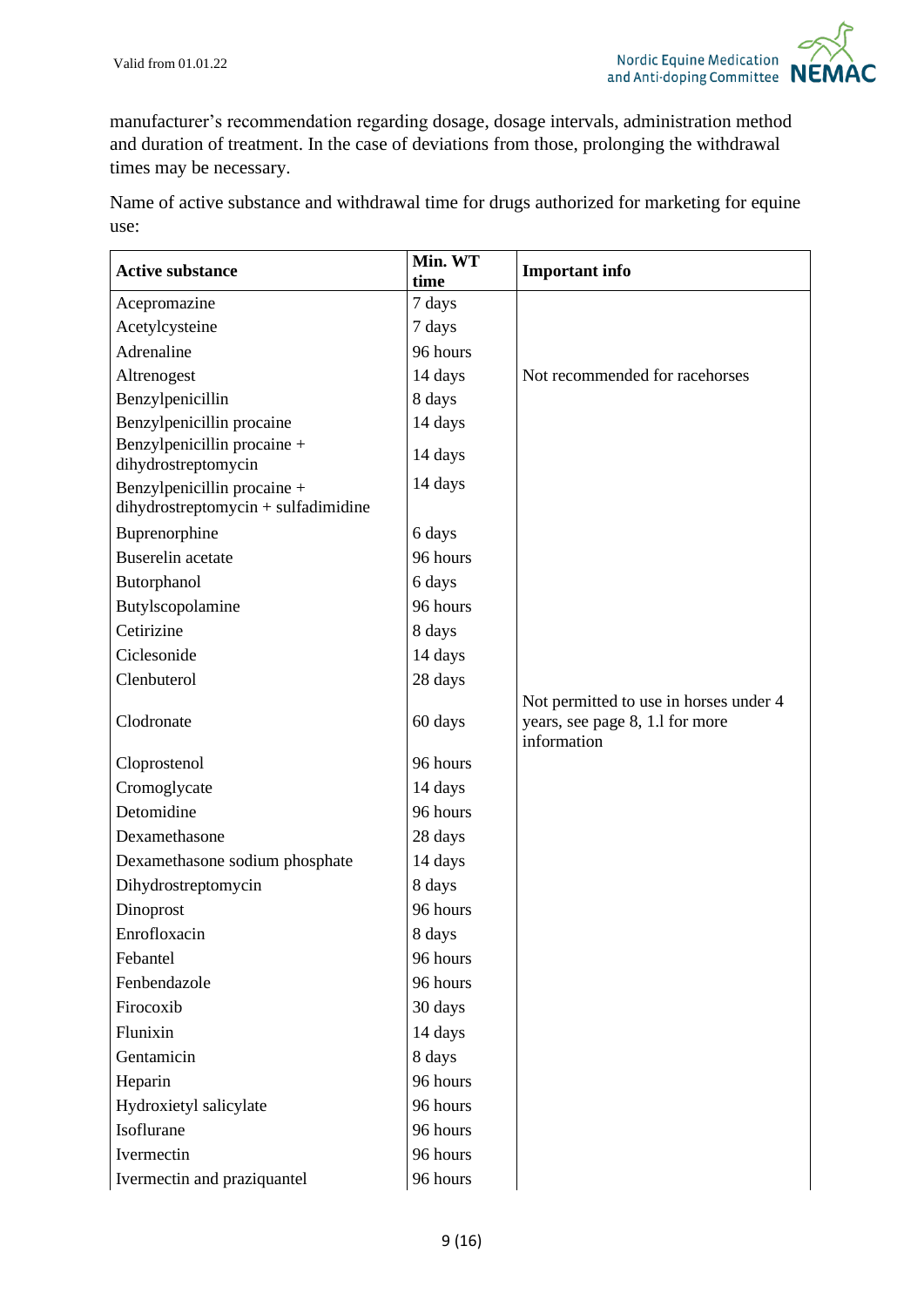Ketamine 96 hours

| Ketanserin               | 0 hours  |
|--------------------------|----------|
| Ketoprofen               | 14 days  |
| Levomenthol              | 96hours  |
| Lidocaine                | 96 hours |
| $Lidocaine + adrenaline$ | 96 hours |
| Luprostiol               | 96 hours |
| Meloxicam                | 14 days  |
| Menbutone                | 96 hours |
| Mepivacaine              | 6 days   |
| Metamizole/Dipyrone      | 7 days   |
| Misoprostol              | 96 hours |
| Moxidectin               | 96 hours |
| Moxidectin/praziquantel  | 96 hours |
| Omeprazole               | 96 hours |
| Oxytetracycline          | 8 days   |

| Meloxicam                                                               | 14 days    |                                                                                          |
|-------------------------------------------------------------------------|------------|------------------------------------------------------------------------------------------|
| Menbutone                                                               | 96 hours   |                                                                                          |
| Mepivacaine                                                             | 6 days     |                                                                                          |
| Metamizole/Dipyrone                                                     | 7 days     |                                                                                          |
| Misoprostol                                                             | 96 hours   |                                                                                          |
| Moxidectin                                                              | 96 hours   |                                                                                          |
| Moxidectin/praziquantel                                                 | 96 hours   |                                                                                          |
| Omeprazole                                                              | 96 hours   |                                                                                          |
| Oxytetracycline                                                         | 8 days     |                                                                                          |
| Oxytetracycline + Polymyxin B                                           | 96 hours   |                                                                                          |
| Oxytocin                                                                | 96 hours   |                                                                                          |
| Pergolide mesylate                                                      | Prohibited | Not permitted in racing horses. See p. 5                                                 |
| Phenylbutazone                                                          | 14 days    |                                                                                          |
| Polysulfated glycosaminoglycan                                          | 14 days    |                                                                                          |
| Praziquantel                                                            | 96 hours   |                                                                                          |
| Prednisolone                                                            | 14 days    |                                                                                          |
| Procaine                                                                | 96 hours   |                                                                                          |
| Pyrantel pamoate                                                        | 96 hours   |                                                                                          |
| R-cloprostenol                                                          | 96 hours   |                                                                                          |
| Romifidine                                                              | 5 days     |                                                                                          |
| Scopolamine                                                             | 96 hours   |                                                                                          |
| Sodium hyaluronate                                                      | 14 days    |                                                                                          |
| Sucralfate                                                              | 96 hours   |                                                                                          |
| Sulfadiazine                                                            | 8 days     |                                                                                          |
| Sulfadoxine                                                             | 8 days     |                                                                                          |
| Suxibuzone                                                              | 14 days    |                                                                                          |
| Tetanus vaccine                                                         | 96 hours   |                                                                                          |
| Teophylline                                                             | 14 days    |                                                                                          |
| Tiludronic acid                                                         | 60 days    | Not permitted to use in horses under 4<br>years, see page 8, 1.1 for more<br>information |
| Trimethoprim                                                            | 8 days     |                                                                                          |
| Trimethoprim + sulfadiazine                                             | 8 days     |                                                                                          |
| Trimethoprim/sulfadoxine                                                | 8 days     |                                                                                          |
| Vaccinations against horse flu, tetanus,<br>herpes, rabies and ringworm | 5 days     |                                                                                          |
| Vedaprofen                                                              | 14 days    |                                                                                          |
| Vitamin A, D2 og E (for injection)                                      | 96 hours   |                                                                                          |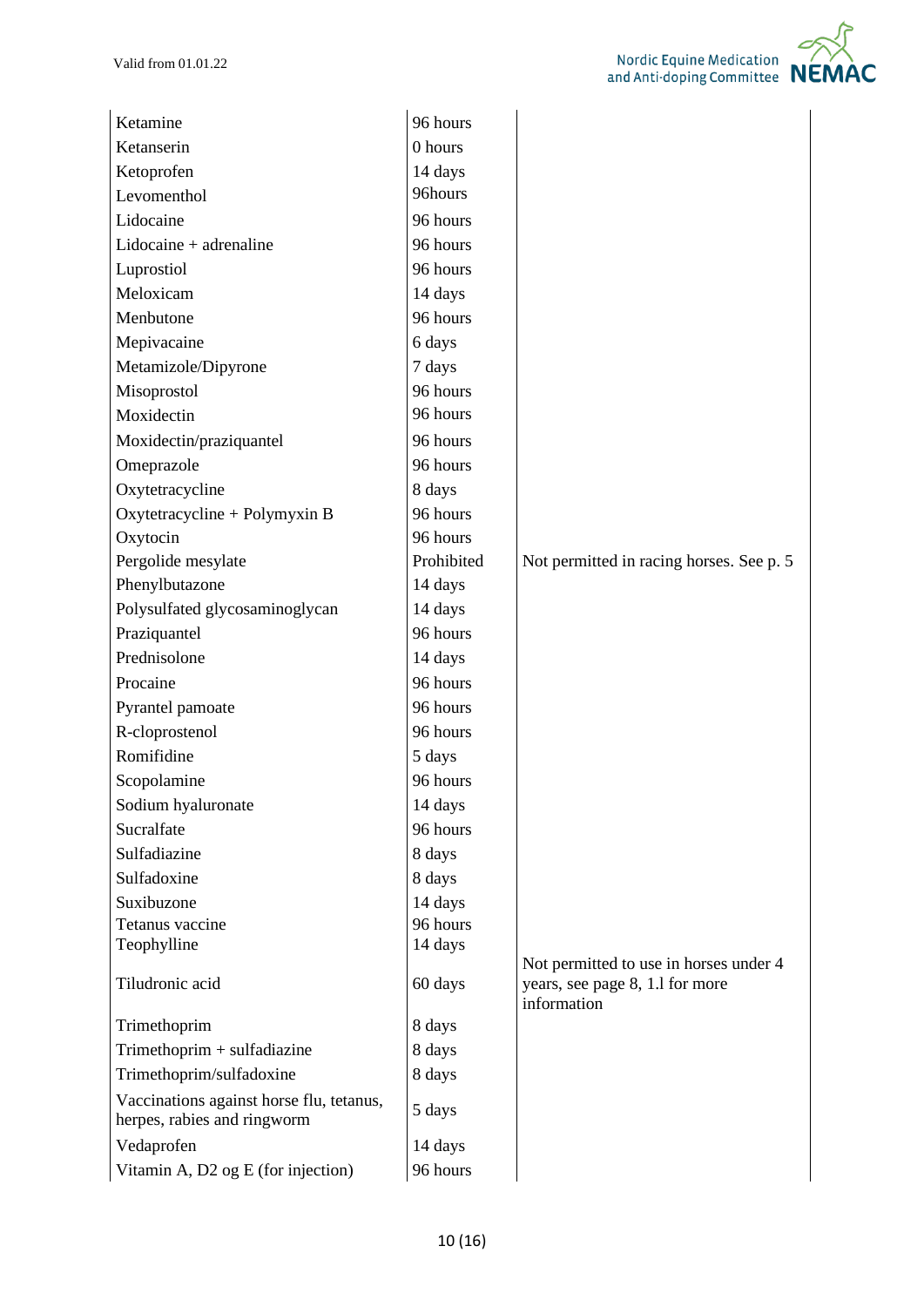

| Vitamin B (for injection) | 96 hours |  |
|---------------------------|----------|--|
| Vitamin E (for injection) | 96 hours |  |
| Xylazine                  | 6 days   |  |

### **3. Withdrawal times for medication administered through an inhaler**

The use of inhalation apparatus is not permitted on race day.

| Salbutamol, salmeterol, bechlomethasone, budesonide, | 14 days                     |
|------------------------------------------------------|-----------------------------|
| ciclesonide                                          |                             |
| Mast cell stabilizers (e.g. cromooglicate)           | 14 days                     |
| Saline                                               | Not permitted on race day   |
| Other medication for use by inhalation               | Depending on the withdrawal |
|                                                      | time of the drug            |

# **4. Withdrawal times for products for external use, feed and supplements**

Preparations which only have a protective, disinfectant, softening, absorbing, adstringent, drying or keratolytic effect, used topically on the skin, have no withdrawal time. Ointments or liniments containing antibacterial or antifungal substances have a minimum withdrawal time of 96 hours, with the exception of preparations containing procaine benzylpenicillin, NSAIDs, or glucocorticoids, which have a withdrawal time of 14 days. Equipment for treatment or treatment methods marketed with claim for analgesic effect ("medical claim") has a minimum of 96 hours withdrawal time.

Nothing but ordinary feed should be given on the day of the race.

a) Withdrawal time 48 hours:

Herbal medicines, e.g.:

- Aesculus hippocastanum (horse chestnut)
- Agnus castus (monk's pepper)
- Echinacea purpurea (purple coneflower)
- Hypericum perforatum L. (St John's wort)
- Symphytum officinale L. (common comfrey)
- Valeriana officinalis (valerian)
- b) Withdrawal time 96 hours:
	- Benzocaine
	- Harpagophytum procumbens (Devil's claw)
	- **Heparin**
	- Caffeine (including Guarana products)
	- Levomenthol, menthol
	- Salicylic acid, diethylamine- hydroxyethyl- and methyl salicylate
	- Alpha casozepine
	- Confidence EQ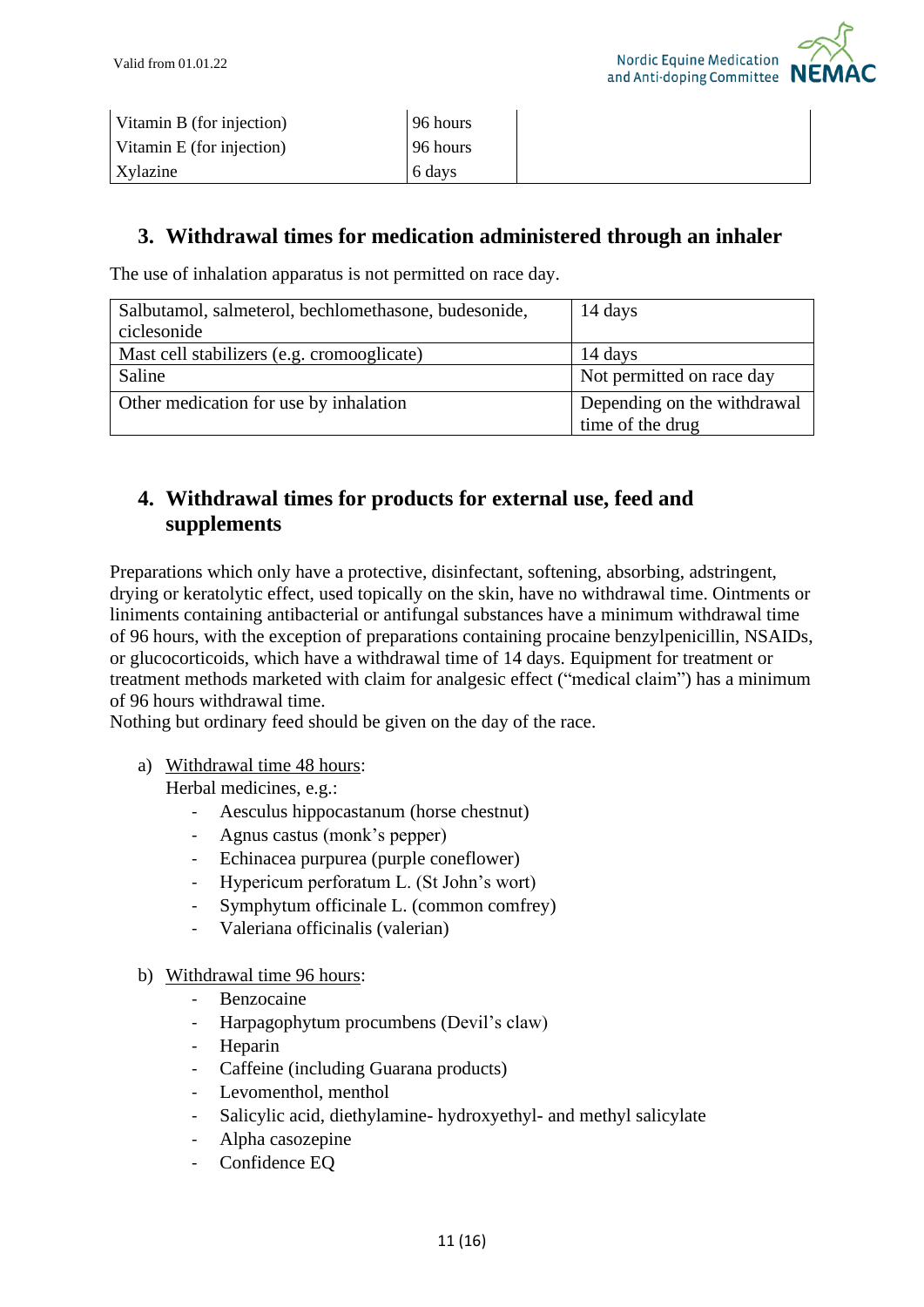

# **5. Threshold values for certain endogenous and/or naturally occurring substances**

If the concentration in a sample exceeds these thresholds, the sample will be considered as a positive sample of a prohibited substance.

| <b>THRESHOLD NAME</b>                                         | <b>THRESHOLD</b>                                                                                                                                                                                                                                                                                                                                                                                                                                                                    |
|---------------------------------------------------------------|-------------------------------------------------------------------------------------------------------------------------------------------------------------------------------------------------------------------------------------------------------------------------------------------------------------------------------------------------------------------------------------------------------------------------------------------------------------------------------------|
| <b>Arsenic</b>                                                | 0.3 microgram total arsenic per millilitre in urine                                                                                                                                                                                                                                                                                                                                                                                                                                 |
| <b>Boldenone</b>                                              | 0.015 microgram free and conjugated boldenone per millilitre i urine<br>from male horses (other than geldings)                                                                                                                                                                                                                                                                                                                                                                      |
| <b>Carbon dioxide</b>                                         | 36 millimoles available carbon dioxide per litre in plasma                                                                                                                                                                                                                                                                                                                                                                                                                          |
| <b>Cobalt</b>                                                 | 0.1 microgram $(= 100 \text{ ng})$ total cobalt per millilitre in urine<br>$0.025$ microgram (= 25 ng) total cobalt (free and protein bound) per<br>milliliter in plasma                                                                                                                                                                                                                                                                                                            |
| <b>Estranediol in male</b><br>horses<br>(other than geldings) | 0.045 microgram free and glucuroconjugated $5\alpha$ -estrane-3 $\beta$ , 17 $\alpha$ -diol<br>per millilitre in urine when, at the screening stage, the free and<br>glucuroconjugated $5\alpha$ -estrane-3 $\beta$ , 17 $\alpha$ -diol exceeds the free and<br>glucuroconjugated 5,10 estrene-3 $\beta$ ,17 $\alpha$ -diol in the urine                                                                                                                                            |
| Hydrocortisone                                                | 1 microgram hydrocortisone per milliliter in urine                                                                                                                                                                                                                                                                                                                                                                                                                                  |
| Methoxytyramine                                               | 4 micrograms free and conjugated 3-metoxytyramine per millilitre in<br>urine                                                                                                                                                                                                                                                                                                                                                                                                        |
| Salicylic acid                                                | 750 micrograms salicylic acid per millilitre in urine, or<br>6.5 micrograms salicylic acid per millilitre in plasma<br>$\overline{\phantom{a}}$                                                                                                                                                                                                                                                                                                                                     |
| <b>Testosterone</b>                                           | 0.02 microgram free and conjugated testosterone per millilitre in urine<br>from geldings when, at the screening stage, the free and conjugated<br>testosterone exceeds five times the free and conjugated epi-testosterone,<br>$\alpha$<br>100 picograms free testosterone per millilitre in plasma from geldings,<br>fillies and mares (unless in foal), or<br>0.055 microgram free and conjugated testosterone per millilitre in urine<br>from fillies and mares (unless in foal) |
| Prednisolone                                                  | 0.01 microgram free prednisolone per millilitre in urine                                                                                                                                                                                                                                                                                                                                                                                                                            |

N.B.: The conjugated substance is the substance that can be liberated from conjugates. Each threshold, including those for the same substance in urine and plasma, can be applied independently. No determination and consideration of the specific gravity of a horse urine sample is required when comparing its concentration with a urinary threshold.

## **6. List of substances with adopted screening limits**

Substances that have established screening limits are listed below. Substances for which there are screening limits in both urine and plasma are marked with an asterisk \*. The actual screening limits are not public according to decisions made in the European Horserace Scientific Liaison Committee (EHSLC) and the Nordic Equine Medication and Anti-doping Committee (NEMAC).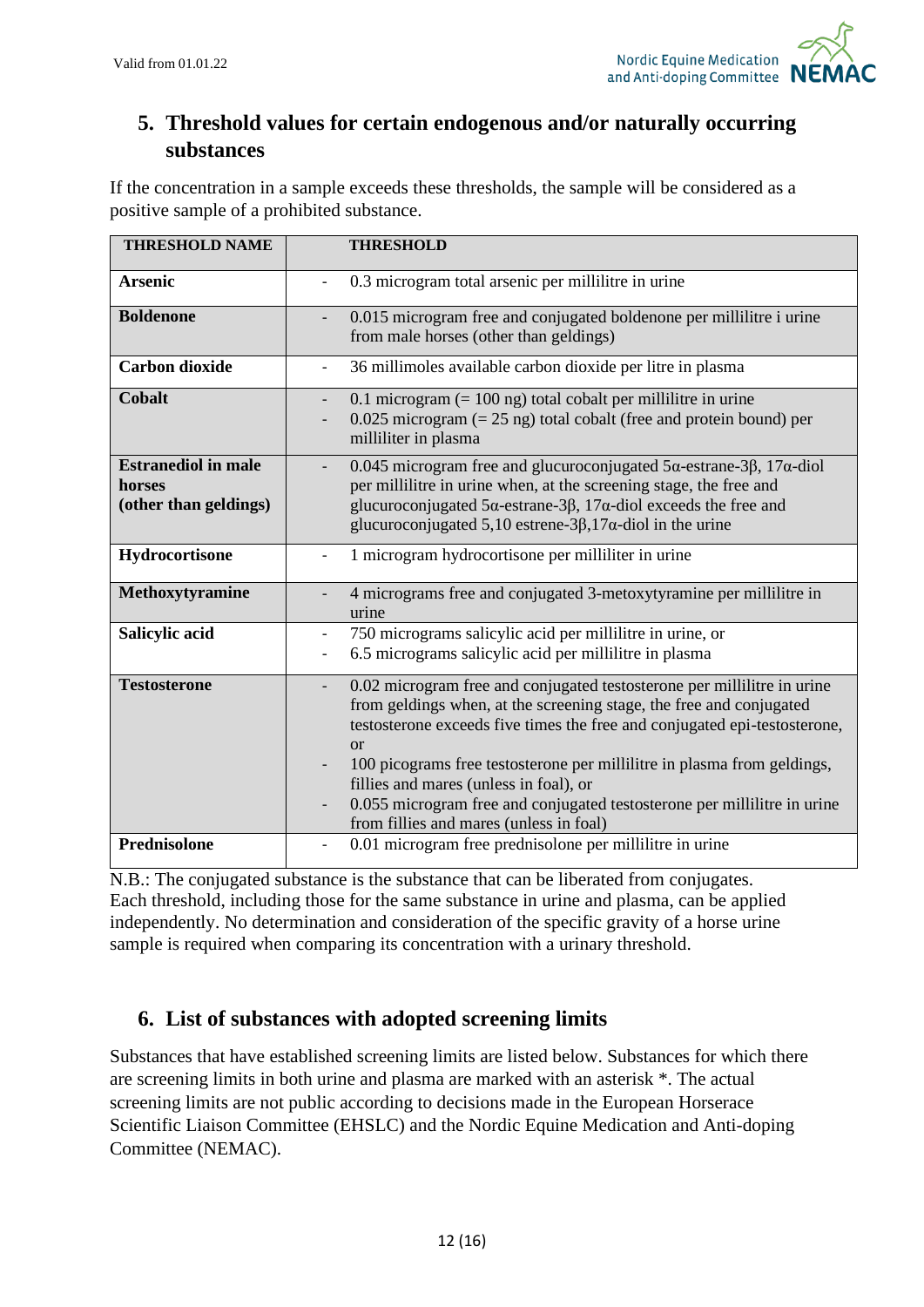- Acepromazine\*
- Altrenogest\*
- Atropine
- Betamethasone
- Bromhexine/ambroxol
- Bufotenine
- Buprenorphine
- Butorphanol\*
- Butylscopolamine (N-butylscopolamine) \*
- Caffeine\*
- Camphor
- Carprofen\*
- Cetirizine\*
- Clenbuterol
- Clodronate
- Dantrolene (metabolite)\*
- Dembrexine\*
- Detomidine (3'-hydroxydetomidine) \*
- Dexamethasone
- Diclofenac\*
- Dimethyl sulfoxide (DMSO)
- Dimethyltryptamine (DMT)
- Dipyrone (as 4-MAA) (=metamizole) \*
- Eltenac
- Etamiphylline
- Firocoxib<sup>\*</sup>
- Flunixin\*
- Furosemide\*
- Guaifenesin
- Hordenine
- Hydroklortiazid\*
- Ibuprofen
- Ipratropium
- Ketoprofen \*
- Lidocaine (3-hydroxy lidocaine) \*
- Meclofenamic acid\*
- Meloxicam\*
- Menthol
- Mepivacaine \*
- Morphine (morphine glucuronide)
- Naproxen
- Nimesulide
- Omeprazole\*
- Oxazepam
- Oxytetracykline\*
- Phenylbutazone\*
- Procaine \*
- Romifidine\*
- Salbutamol
- Scopolamine
- Teophylline\*
- Theobromine
- Tiludronic acid
- Triamcinolone acetonide
- Trimethoprim\*
- Vedaprofen\*
- Xylazine (metabolite/s)

**NOTE:** If two or more similar substances are found in a sample, the screening limits will not apply (due to the so-called "cocktail rule"). This is to ascertain that multiple similar medications are not used in combination in smaller doses to avoid exceeding the screening limits. The screening limits do not apply for out-of-competition testing.

Exceptions to the "cocktail rule" are findings of the following combinations:

- Detomidine, romifidine or xylazine in combination with butorphanol
- Atropine and scopolamine
- Butylscopolamine and dipyrone/metamizole

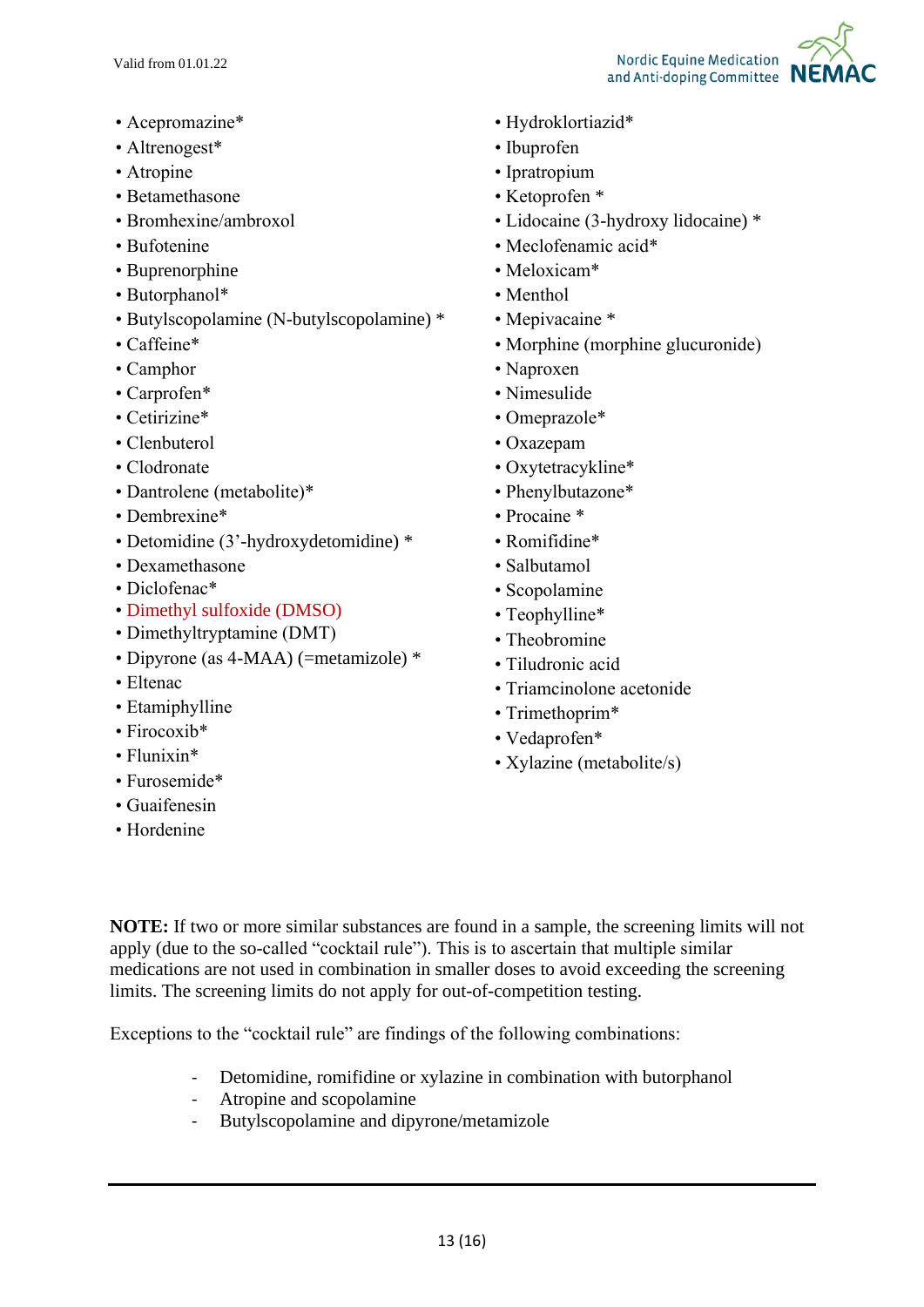

# **C. RACING BAN FOR THE HORSE**

Any use of prohibited substances or methods will impose a racing ban for the horse. The Scandinavian countries have specified the minimum racing ban for each substance or method based on its effect and severity.

NEMAC emphasizes that any use of prohibited substances or methods involves a violation of the antidoping regulations in the country where the horse resides or have raced, and the horse's trainer may face prosecution. Therefor it is crucial to distinguish between a racing ban and the minimum withdrawal times that are published for substances and methods included in the part B of the List of prohibited substances and withdrawal times in Scandinavia

### **Use of prohibited substances/methods (breach of the A-list) will, for the horse, result in these minimum racing ban (1-3):**

## **1. Lifetime ban from racing**

- Modification of the genome of a horse at any point in the horse's life, this includes gene therapy or cellular manipulation applied with the ability to:
	- Positively or negatively affect the horse's inherent performance capacity
	- Negatively affect the horse's welfare
- Neurectomy and denervation (surgical and/or chemical).
- Anabolic substances:
	- Anabolic androgenic steroids
	- Other anabolic substances, including but not limited to selective androgen receptor modulators (SARMs)
	- Beta-2 agonists, except in cases where such substance is prescribed by a veterinary surgeon for use in bronchodilation treatment and used in dosages marketed and approved for such treatment
- Growth hormones or growth hormone inducing factors, insulin-like growth factor (IGF-1), fibroblast growth factor (FGF), hepatocyte growth factor (HGF), mechanogrowth factor (MGF), platelet derived growth factor (PDGF) and other growth factors (e.g., Tymosin/TB-500, TB-1000, SDF-1000).
- Polyacrylamide hydrogel
- Use of radioactive implants and gold implants.

## **2. Minimum 12 months ban from racing**

- Manipulation of blood and blood components, including administration or retransfer of homologous or heterologous blood or products of red blood cells to the circulatory system, except those performed for life-saving purposes.
- Artificially increasing oxygen uptake and/or oxygen transport in the tissue, including but not limited to the use of modified hemoglobin products
- Any kind of intravascular artificial manipulation of blood or blood components
- Manipulation of inhaled air with the aim to increase the volume of red blood cells (e.g., high-altitude barns, hyper- and hypobaric chambers)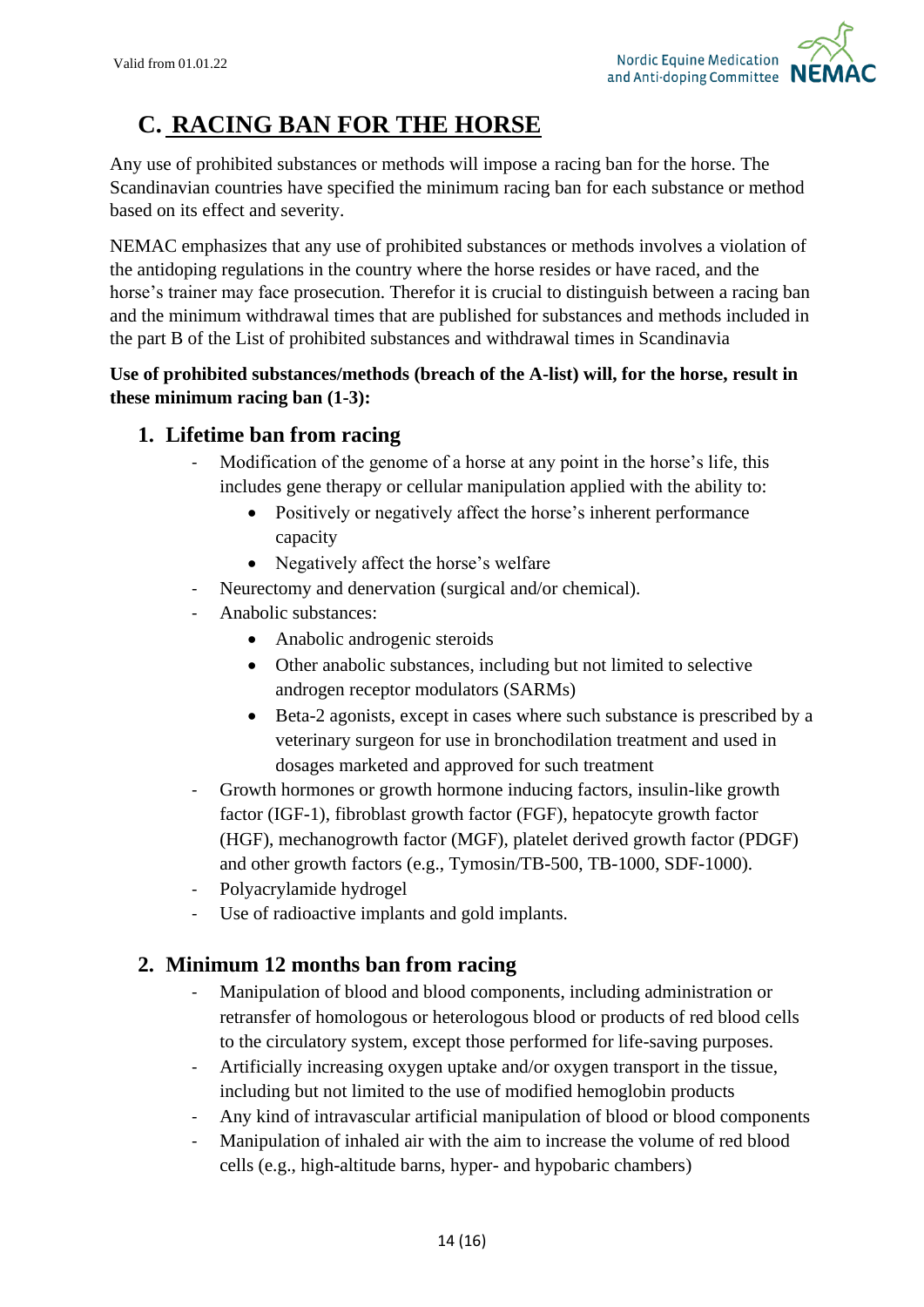

- The application of a substance to cause vesiculating of the skin and/or underlying tissue
- The application of thermocautery to the skin over the musculoskeletal structures to cause counter-irritant effect
- Peptide hormones, growth factors, and similar substances:
	- Erythropoietin stimulating agents, including but not limited to erythropoietin (EPO), epoetin alfa, epoetin beta, darbepoetin alfa, methoxy polyethylene glycol-epoetin beta, peginesatide, hypoxiainducible factor (HIF-1) stabilizers (e.g., cobalt and nickel) and activators (e.g., xenon, argon or HIF «breakdown» inhibitors (e.g., IOX2)).
	- Synthetic proteins and peptides and synthetic analogues of endogenous proteins and peptides that are not approved for use in human or veterinary medicine.
	- Myo-Inositol Tri-Pyrophosphate (ITPP)
- Hormones and metabolic modulators:
	- Aromatase inhibitors
	- Selective estrogen receptor modulators (SERMs) and other antiestrogen substances
	- Substances which may modify myostatin function, including but not limited to myostatin inhibitors.
	- Insulin
	- Peroxisome proliferator-activated receptor gamma agonists, including but not limited to GW 1516
	- AMPK activators, including but not limited to AICAR (5aminoimidazole-4-carboxamide-1-β-D-ribofuranoside)
- Cobratoxin and other toxins with similar structure and effect
- Capsaicin
- Pitcher plant extracts (e.g Sarapin, Saralgyl)
- Application of substances containing eg. arsenic, lead, mercury, croton oil or cedar oil.
- Treatment with Ozone
- **Stimulants**
- Narcotics, including optical isomers (*d* and *l* -form where relevant)
- **Cannabinoids**
- Synthetic oxygen carriers
	- Included but not limited to perfluorcarbons (PFCs) and diaspirin crosslinked hemoglobin
	- Synthetic allosteric hemoglobin effectors, including but not limited to Myo Inositol Tri Pyrophosphate (ITPP)
	- Substances likely to induce a concentration of available carbon dioxide above the internationally defined thresholds
- hCG (Human chorionic gonadotropin) used in stallions